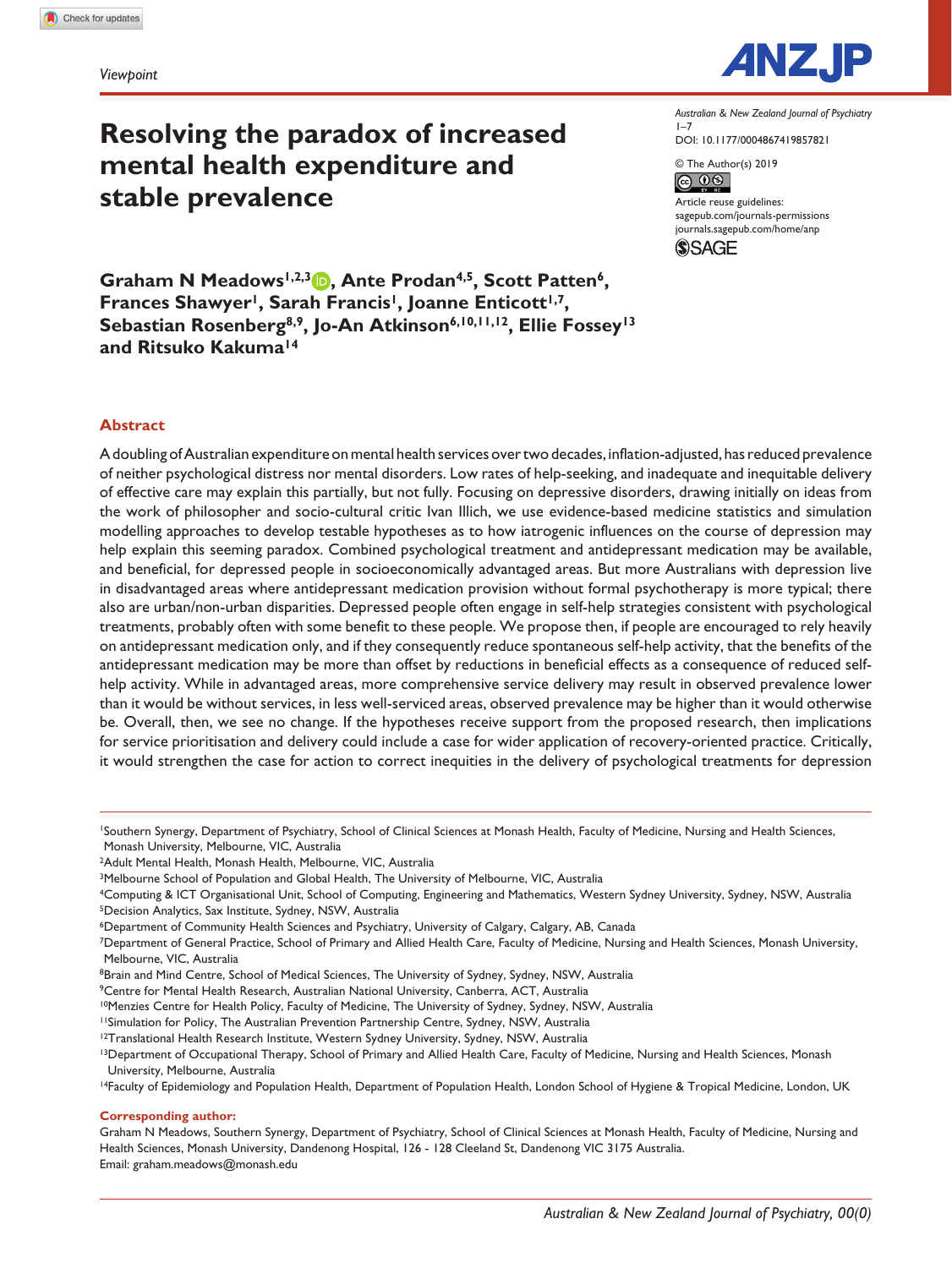in Australia so that combined psychological therapy and antidepressant medication, accessible and administered within an empowering framework, should be a nationally implemented standard.

#### **Keywords**

Mental health services, epidemiology, side effects (treatment), health behaviour, iatrogenesis

# **Introduction**

# *The paradox: an outline*

Australian mental health care expenditure per-person has increased in real terms through two decades by nearly 100%, and by 30% in the last decade (Meadows et al., 2018). The National Mental Health Strategy and the National Action Plan for Mental Health have guided large-scale mental health care investments, including the Better Access to Mental Health Care ('Better Access') programme, greatly increasing psychological services delivery (Jorm, 2018). But, Australian community health survey findings suggest no change from 2001 to 2014 in prevalence of the higher scores on the Kessler 10 instrument commonly associated with clinically significant mental health problems (Meadows et al., 2018). The two specific mental health surveys conducted in Australia in 1997 and 2007 also did not show decreasing prevalence (Jorm et al., 2017) while population health impact of 'Better Access' has yet to be detected (Jorm, 2018).

So, as others have highlighted in this journal, we have a seeming paradox to resolve (Mulder et al., 2017): why has more expenditure and more treatment not led to an identifiable decrease in prevalence? This is unlikely to have any one explanation. Contributory causes may include increasing inequality driving an underlying prevalence increase (Wilkinson and Pickett, 2018), possibly exacerbated by social, demographic, cultural and environmental changes in the cities (O'Hanlon, 2018), where most Australians live. These might have important implication for policy, widely framed. Considering healthcare more narrowly, perhaps the threshold for a population-level effect has not been reached yet (Meadows et al., 2018), but in which case, we might ask when might that threshold be crossed, and could anything be done to bring that time forward?

This paper will focus on healthcare planning, delivery and education, where there have been proposals for major services redesign and reorientation (Van Os et al., 2019) and the suggestion that '*We need to, at the least, consider whether our current mental health systems might be causing unintentional harm in some areas. It is possible that in order to achieve better outcomes, we need to do less, not more*' (Mulder et al., 2017). We suggest a possible contributing mechanism that might indeed be causing unintentional harm, or iatrogenesis, and so contributing to this worrying situation. As a theoretical contribution in a scientific journal, the paper includes testable hypotheses. If supported from currently available or newly collected evidence, these might indicate in some cases doing less while suggesting that some of the doing might be better done differently or more comprehensively. Focusing on depressive disorders as a high-prevalence group of problems with a good treatment evidence base, and of indisputable importance for mental health policy, enables us to draw on diagnostic-specific sources of evidence. However, the findings may have broader implications diagnostically. Although the argument will be developed for Australia as a high-income country, there may be implications for other national contexts.

# *The active coping strategies of the population*

People may employ various self-help strategies in response to depression, some of which might also be advised in psychological or psychosocial treatments, such as 'Doing more things you enjoy', 'Exercise', 'Being with pets' or 'Meditation'. A cross-sectional community study found that with increasing depression severity, self-help strategies were reported less commonly (Jorm et al., 2004). The explanation suggested for this was '*overlapping waves of action*' (Figure 1 – arrows have been added and are discussed later). That is, self-help strategies were employed as initial responses. If disorder severity increased, faith in self-help was reduced; these strategies might then be abandoned in favour of professional help-seeking. This then was seen as explaining why, among those with more severe disorders, self-help strategies were less frequently reported when rates of professional help were higher.

## *Iatrogenesis considered*

During the mid-1970s, the Austrian social theorist Ivan Illich (Hartch, 2015), influential then in social work, education and sociology, provided a critical perspective on directions being taken by modern medicine. Proposing that medicalisation of life problems had extended beyond the bounds of conditions where there was convincing evidence that medicine could help, and that in various ways the medical establishment was a source of disability as much or more than of therapeutic benefit, Illich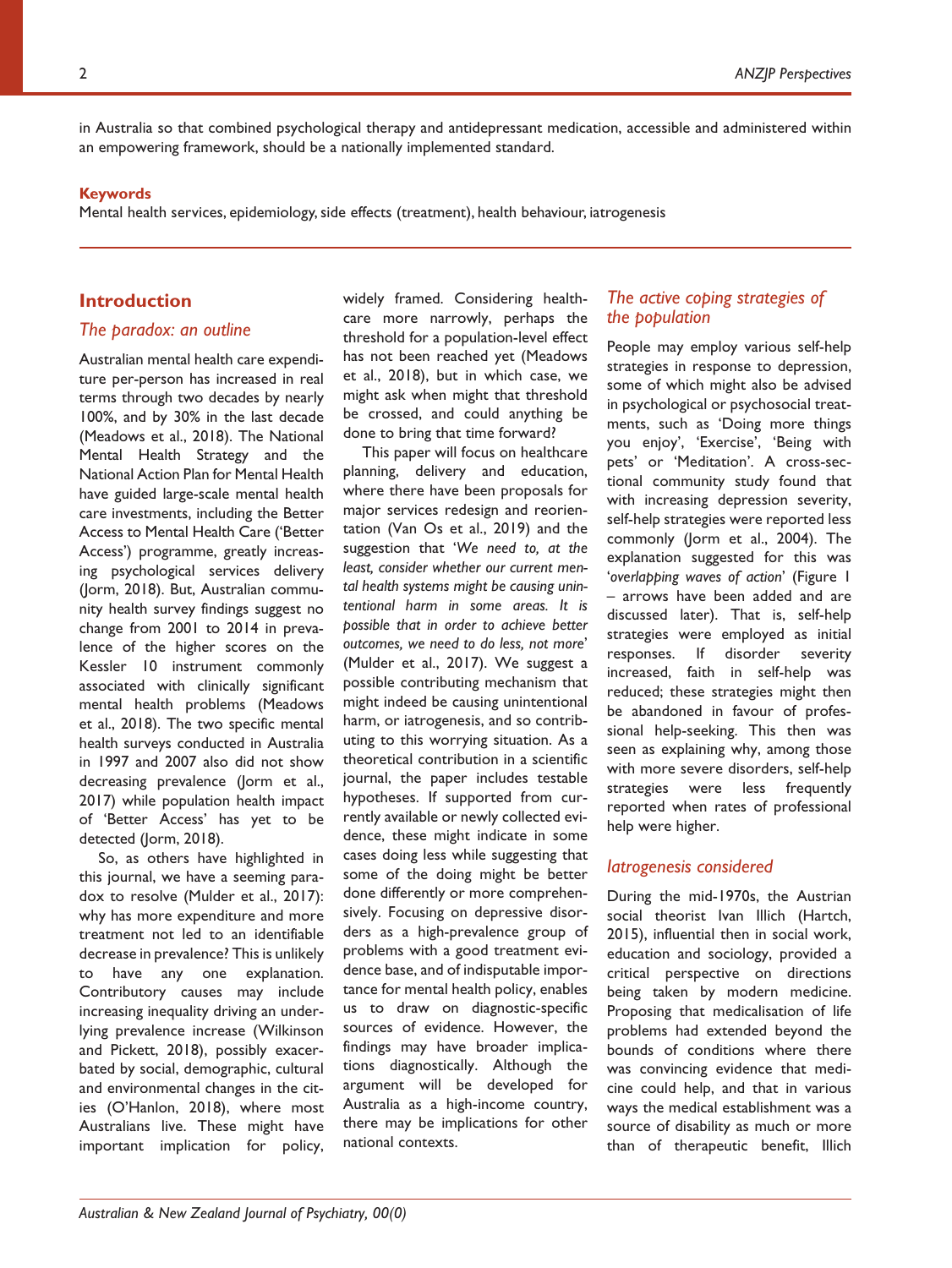

Source: Adapted from Jorm et al. (2004) (Figure 2; p. 298).

(1976) expanded the concept of iatrogenesis or physician-caused illness beyond prior usage, suggesting a threefold nature for iatrogenesis: clinical, social and cultural – of which our summary follows.

Clinical iatrogenesis is a regularly used concept. Here, we may consider medication side effects, whether the nausea and sexual dysfunction commonly associated with serotonin-specific reuptake inhibitors or the weight gain and metabolic disturbance associated with antipsychotics which may also be used in treatment of depression.

Social iatrogenesis may occur where there is a clear expectation that people with some aspects of experience that become labelled as a mental disorder will seek help and primarily address those experiences through interactions with professional healthcare and the following of given advice. Specifically, this becomes iatrogenic if the following of this advice results in the reliance on an intervention that may on occasions be less effective than options for action otherwise in the repertoire of the individual or their community resources.

Cultural iatrogenesis can be identified if we see cultural norms shifting such that certain kinds of human experience that might be classed as

normal aspects of the human condition lose that validated status. Here, we may consider the present-day functioning of social media with its encouragement to present a positive, buoyant picture of the self and where sharing normal human weaknesses and troubles may lead to ostracism and ridicule as forms of bullying.

# *Effectiveness of key interventions for depression*

Recent meta-analysis work examined depression-remission associated with antidepressant medications (ADM) compared to placebos (Cipriani et al., 2018). The odds ratio (OR) reported for widely currently used ADMs was around 1.7. The implied number needed to treat (NNT), not provided in the article, can be estimated. Given the typical response rate in antidepressant studies through time of 30– 40% (Furukawa et al., 2016), such an OR can be achieved with an NNT of 8; working: ADM response typically 47.7% vs 35.0% with placebo;  $OR = (47.7/52.3)/(35.0/65.0) = 1.7;$ absolute risk reduction (ARR)=47.7– 35.0%=12.7%; and NNT=1/ARR=8. So typically, in a group of eight people given placebo or ADM for 8weeks, in the placebo group, three will recover; while in the ADM group, four will

recover. This difference might increase with more severe depression but decrease if diagnosis and treatment in primary mental health care were less well controlled than in analysed studies. NNT for typical psychological treatments of depression has been estimated as around 4 (Cuijpers et al., 2016).

# **Resolving the paradox: some contributions**

Other ways of framing some of our proposals include drawing on concepts from health psychology, the social sciences or writings that might be termed antipsychiatry. In this paper, we concentrate on Illich's formulation of social iatrogenesis while signposting possible influences of clinical and cultural iatrogenesis. We suggest this organising framework is one that lends itself to informing an epidemiological and clinical research programme.

We propose that when people with depression engage with healthcare delivered within a biomedical rather than either a biopsychosocial or recovery paradigm, they may transfer expectation of agency for recovery from themselves to the treating practitioner and prescribed treatments. They may then reduce their application of self-help strategies which may have considerable effectiveness for some people. So, the reduction in self-help disadvantages recovery. If the healthcare provided is of high potency for symptom reduction and functional restoration, this may not compromise clinical outcomes. But, if that care is of marginal or even no individual benefit, delivered in ways that discourage a sense of personal efficacy, or if benefit is outweighed by effects of clinical iatrogenesis – then, the overall intervention effect, in a variable number of cases, may be negative. In the case of ADM monotherapy, negative effects would follow if more benefit was lost from self-help actions suspended than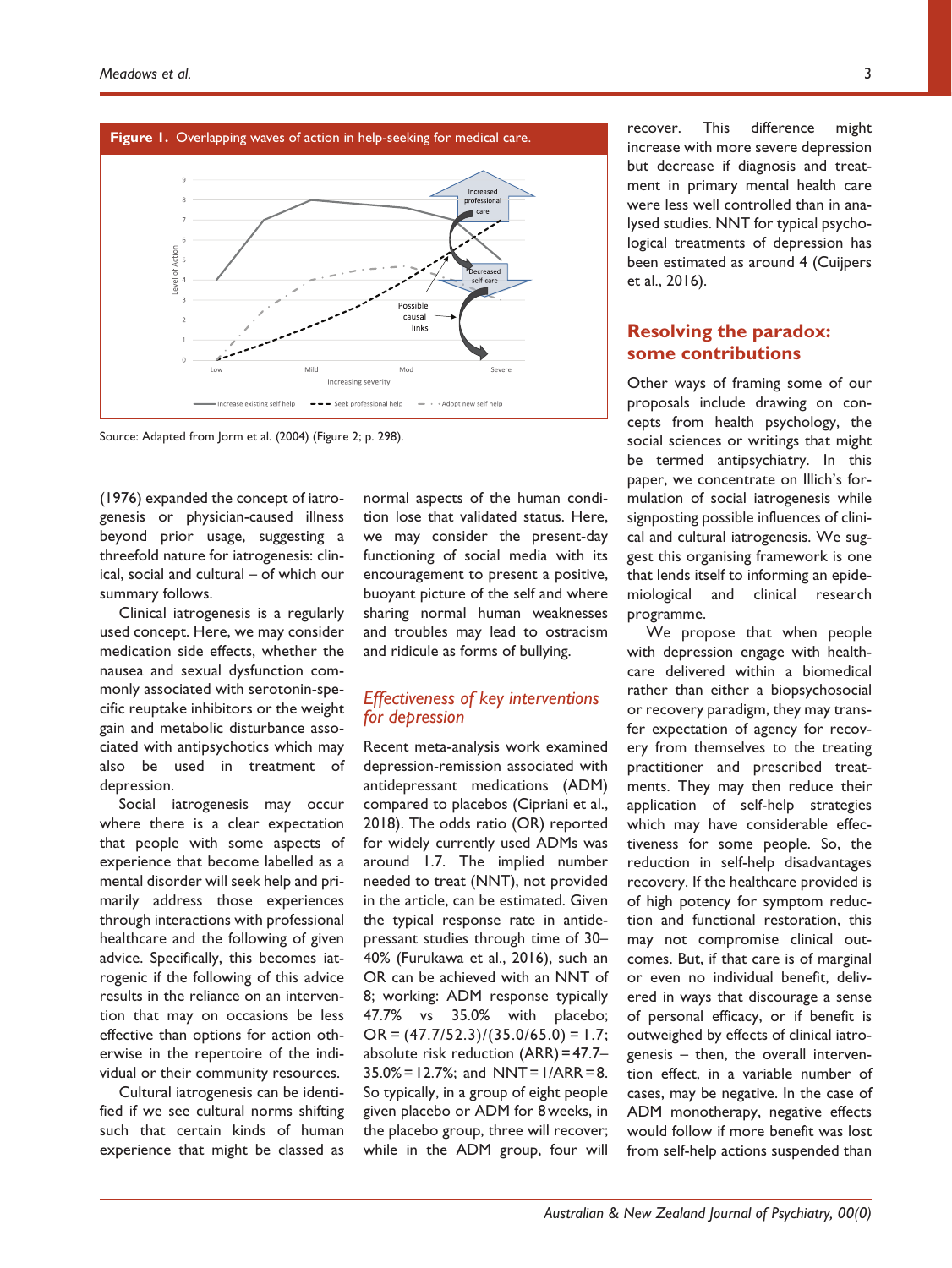| IRSD <sup>a</sup> quintiles: least (1) to<br>greatest (5) disadvantage | Population (2016)<br>Age: 16-64 years <sup>b</sup> | <b>Estimated population</b><br>% of very-high K10c | Estimated number of people<br>with very-high K10 <sup>d</sup> | % of all Australians<br>with very-high K10 <sup>e</sup> |
|------------------------------------------------------------------------|----------------------------------------------------|----------------------------------------------------|---------------------------------------------------------------|---------------------------------------------------------|
| Capital cities                                                         |                                                    |                                                    |                                                               |                                                         |
|                                                                        | 2,617,180                                          | 1.6                                                | 41,875                                                        | 8                                                       |
| $\overline{2}$                                                         | 2,383,572                                          | 3.1                                                | 73,891                                                        | 4                                                       |
| 3                                                                      | 1,902,530                                          | 3.9                                                | 74,199                                                        | 4                                                       |
| $\overline{4}$                                                         | 1,549,484                                          | 4.5                                                | 69,727                                                        | 3                                                       |
| 5                                                                      | 1,467,165                                          | 5.4                                                | 79,227                                                        | 15                                                      |
| Other areas                                                            |                                                    |                                                    |                                                               |                                                         |
|                                                                        | 297,417                                            | 2.5                                                | 7435                                                          |                                                         |
| $\overline{2}$                                                         | 607,052                                            | 2.9                                                | 17,605                                                        | 3                                                       |
| 3                                                                      | 1,007,006                                          | 3.5                                                | 35,245                                                        | $\overline{7}$                                          |
| $\overline{4}$                                                         | 1,323,931                                          | 3.6                                                | 47,662                                                        | 9                                                       |
| 5                                                                      | 1,302,272                                          | 6.1                                                | 79,439                                                        | 15                                                      |
| Total                                                                  | 14,457,609                                         |                                                    | 526,303                                                       | 100                                                     |

**Table 1.** Estimated population by socioeconomic disadvantage quintiles with very-high Kessler 10 scores.

a Index of Relative Socioeconomic Disadvantage.

bAustralian Bureau of Statistics, 2016 Census of Population and Housing, TableBuilder data available at: [www.abs.gov.au/websitedbs/censushome.nsf/](www.abs.gov.au/websitedbs/censushome.nsf/home/tablebuilder) [home/tablebuilder.](www.abs.gov.au/websitedbs/censushome.nsf/home/tablebuilder)

cScores on the Kessler 10 questionnaire above 30, based on 2011 data (Isaacs et al., 2018).

dValues calculated by multiplying column 2 with column 3.

ePercentages calculated by dividing column 3 by total population provided at bottom of column 2.

the ADM effect (NNT  $\simeq$  8, see above). Smaller NNTs imply greater effect, so self-help actions suspended would need to have an NNT less than 8. In the case of combined ADM (NNT ≃8) and psychotherapy (NNT≃4), the benefit lost from suspended self-help actions would need to be considerably larger for negative effects to follow.

While accessible and respected Internet sources sometimes emphasise active personal and social coping strategies, there are prominent examples where a strong message is conveyed that professional help-seeking is central to recovery, for example, '*The important thing* is finding the right treatment and the right health professional for your needs' (Beyondblue: the national depression initiative, 2018; italics added). Undoubtedly, there are people for whom early access to professional care will make a real difference to outcome, but, if that access is achieved at the cost of autonomy and empowerment with promotion of passivity in treatment,

then results may be mixed. Stagespecific interventions may help determine who may benefit most from which kind of message, but without that, we suggest there is potential for harm.

To illustrate the proposition, we return to Figure 1 and the arrows added to this adaptation of the original figure. For some people who show the combination of professional care seeking, lower self-help and increased symptoms, it becomes possible that their symptom status may be directly or indirectly consequential on their seeking professional help, rather than this help-seeking being a consequence of the greater symptoms. The greater symptom severity can be a consequence of forms of iatrogenesis, rather than  $-$  or as well as  $-$  a determinant of greater intensity of service contact, and a positive feedback loop might operate here.

In many socioeconomically disadvantaged, regional or remote areas, depressed people are more likely to get general practitioner (GP) care than specialist, interdisciplinary or multidisciplinary care. Busy GPs in such areas, even if skilled and committed, may not themselves be able to add substantial psychological treatment to ADM prescription while psychology referral may not be available (Meadows et al., 2018). Pharmaceutical marketing to GPs and medicalised public information both will influence the patient–doctor interaction. So, combined modality treatment – featuring diagnostic caution then desirably nuanced endorsement of ADM effects, while respecting and encouraging self-help – may be less common in such areas. Instead, more simply medicalised, potentially iatrogenic, treatment may dominate.

Table 1 presents area-specific disadvantage quintile rates for elevated psychological-distress and population sizes, estimating where people with very-high K10 scores live. Thirty percent of those with very-high K10 live in areas of greatest disadvantage by quintile, while 9% come from the least disadvantaged quintile. Possibly then,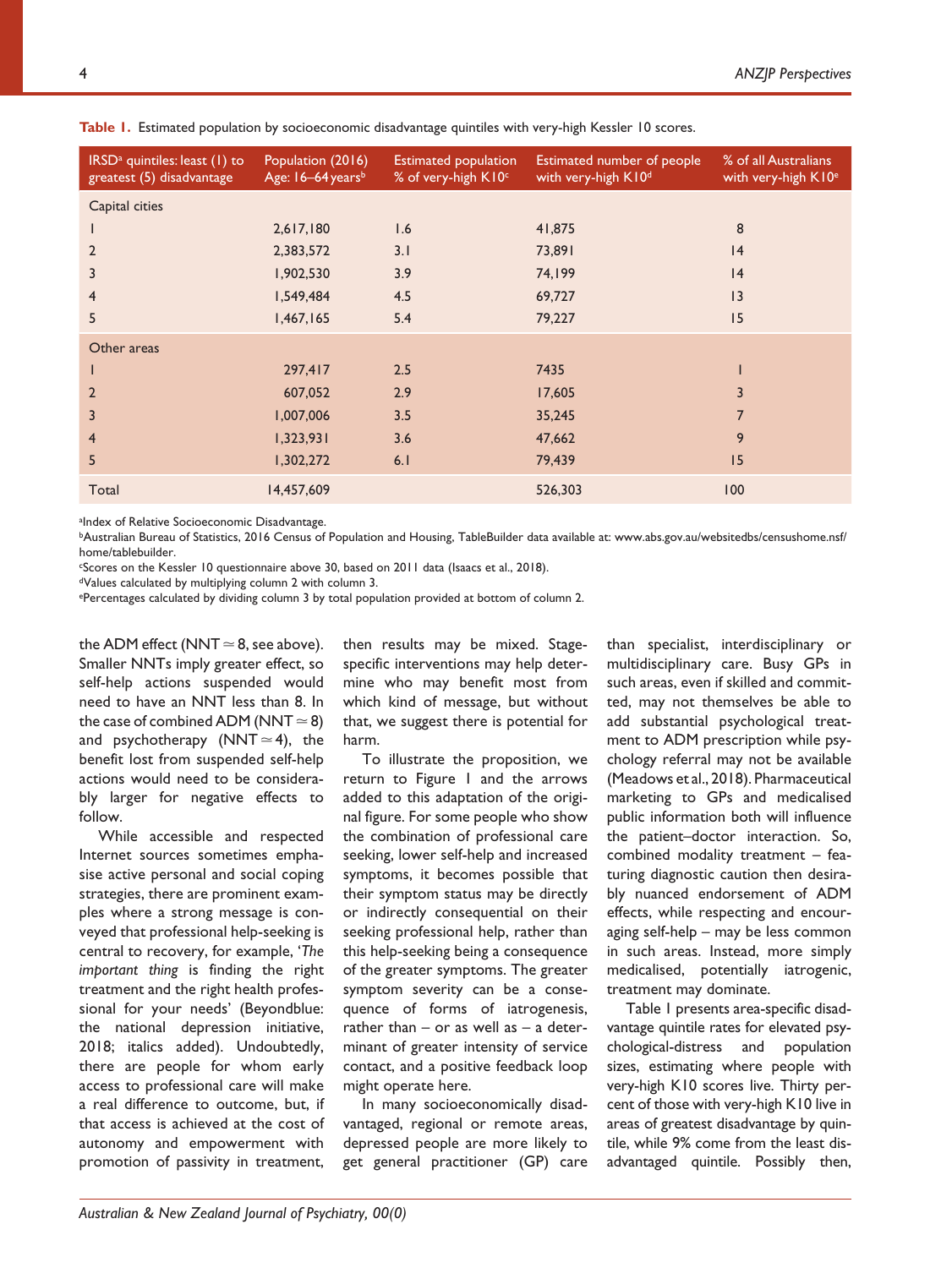

+*/-* indicates positive or negative influence through the pathway.

 $\triangleright$  indicates that the left-hand pathway has greater influence than the right.

more people with depression receive limited, potentially iatrogenic care than more thorough, comprehensive care relatively lacking these risks. People in more socioeconomically deprived areas may have lower coping resources by virtue of educational, status or social capital variables, also greater income stress and other social determinants of depression. These may indicate more need for interdisciplinary or multidisciplinary care rather than less. These differential impacts in different geographical areas, while objectionable on social-justice grounds, might present quasi-experimental opportunities for collecting evidence bearing on these propositions.

This framework for considering pathogenic influences would lead us to seek practice-models that acknowledge risks of harm from therapeutic interventions; support attention to consumer-defined goals;

avoid unhelpful biomedical labelling of normal life experiences; support social, educational and vocational participation; and encourage people to apply themselves energetically to self-help and other active strategies in their pathway through experiences of mental health problems. Our interventions should encourage, not replace or subvert, autonomy, independence and active coping. In primary care, this could be congruent with principles of patient-centred-care; taking here more of a specialist-care perspective, there is a connection with the constructs of personal recovery and recovery-oriented practice (ROP), for instance, as developed and implemented in Australian specialist mental health care (Meadows et al., 2019). ROP has emphasis on consumer-defined goals, on a coaching style of relationship between providers of care and recipients, and with domains of concern

including fostering empowerment and a strong sense of identity.

# **Presenting a research programme**

We have summarised elements of the thinking developed in this paper in a causal loop diagram, with some explaining notes for this format (Figure 2). While qualitative studies might usefully contribute to a research programme around these ideas, here, we concentrate on how we might formulate and test specific hypotheses for quantitative investigation.

Self-help may share features with effective therapies and be experienced as helpful (Houle et al., 2013; Jorm et al., 2004; Morgan et al., 2012). This suggests benefit (and possible advantages to promoting helpful strategies), but future studies could seek strategyspecific effect estimates.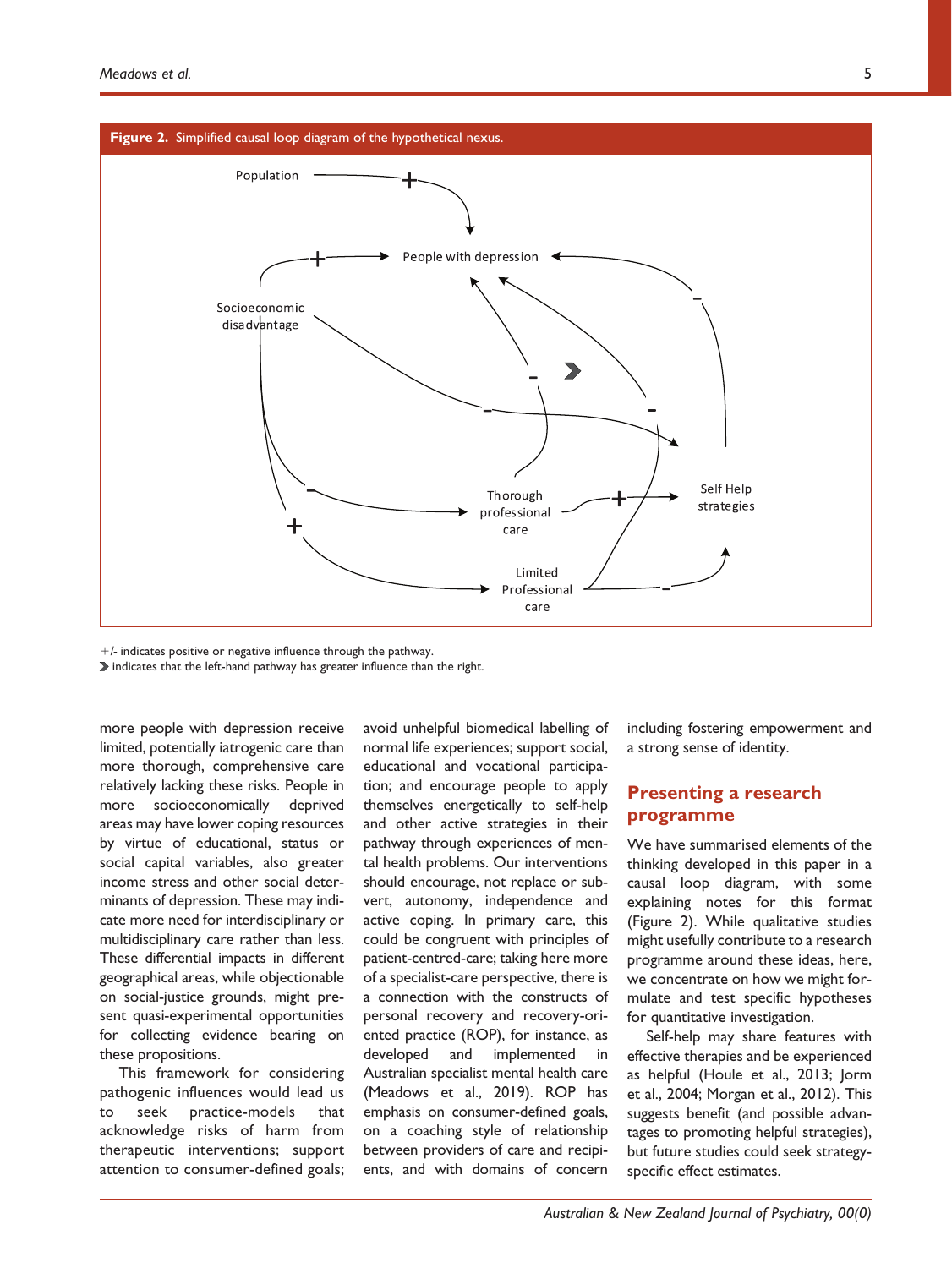Simulation modelling approaches such as agent-based modelling (ABM) and system dynamics (SD) may be useful here. In Australia, we have little in the way of longitudinal data sets, but we have extensive and detailed national survey data with cross-sectional coverage. Simulation models could provide dynamic representations of the population, bringing together best available evidence and data with proposed causal models including operation of feedback loops. Systematic literature reviews and/or Delphi studies could be useful approaches to inform initial parameter setting. If simulation models generated values similar to the sequence of events that has unfolded in recent years, then this would provide, at low cost, some support to the hypotheses, while possibility also assisting in elaboration of detail of how the influences might operate separately and together. An example hypothesis might be that an ABM designed using available information on depression incidence and available models of care, also incorporating social iatrogenesis elements as described, would be found accurately to simulate existing socioeconomic disparities in prevalence.

The original cross-sectional data set on self-help (Jorm et al., 2004) could be re-examined, for instance, to investigate a hypothesis that data from individuals living in areas with greater socioeconomic disadvantage show a pattern of more severe disorder associated with lower active self-help and more limited service use compared with findings from more advantaged areas. But, the mechanisms proposed here rely on causal connections that may better show themselves with longitudinal data. A self-help survey (Jorm et al., 2004) could be repeated and its content extended within a longitudinal design. Examination of associations with disparities in psychological treatment delivery might allow testing of the hypothesis that combined psychological and ADM treatment is typically associated with less reduction in self-help than is ADM treatment alone. It may also, perhaps, confirm expectations from efficacy studies of better outcomes from combined treatment. Useful data collection might also be integrated into national health surveillance surveys or into any further National Survey of Mental Health and Wellbeing. Again, inclusion of a longitudinal design would represent a great advantage for examining the influences suggested here while dynamic simulation models can both inform and be informed by such data.

The hypothesis that among people with depression those who are more activated and empowered consumers have better outcomes could be investigated in clinical observational studies although there would be considerable design challenges in terms of bias and confounding. Arguably, most powerful would be intervention studies that introduced ROP or associated interventions and delivered combined treatment in an ROP framework in areas that have historically been deprived of it with exploration of effects on outcome. Here, hypotheses might include that ROP in primary care for people with depression will yield some increase where ADM only was provided, but have greater benefits in conjunction with combined ADM and psychotherapeutic treatment.

## **Implications**

Accumulation of evidence for iatrogenic influences suggested here would indicate the need for greater cross-government action on equitable services delivery. Inequitable service delivery may not only mean some areas benefit less but also that imbalanced service delivery in poorer-serviced areas might there do population mental health more harm than good. More people with depression live in disadvantaged areas than advantaged ones, many also in regional and remote areas, so funding to existing models of care may be doomed to failure as a population health strategy if health gains in areas where care is more often comprehensive are more than offset by losses in other areas where it is not. Increased funding certainly is needed, but it should encourage the best service models and reach areas of greater need. Correcting service inequities that are under governmental control can be very challenging (Meadows et al., 2018); for instance, for the Australian Government, directing where national insurance funded health-services are delivered faces regulatory, procedural and arguably constitutional points of resistance (through Article 51:xxiiiA and its prohibition of medical 'civil conscription'). A powerful argument such as this may be needed to prompt such politically difficult action.

we may see no overall change from increased investment. Increasing

ROP is well established in specialist mental health care and Australian evidence supports effectiveness of ROP promotion through training interventions (Meadows et al., 2019). The arguments set out in the paper suggest that there is importance to the task of advancing its implementation in primary mental health care (Enticott et al., 2016). We note here though that providing depressed people in socioeconomically advantaged areas with combined ADM and psychotherapy while providing ADM monotherapy in an ROP framework to those in regional, remote or disadvantaged areas would be perpetuating an unjust situation. Rather, we should work towards ensuring that accessible delivery of combined psychosocial interventions and ADM, administered within an empowering framework and adapted as necessary to community needs, is a nationally implemented standard rather than a notional entitlement accessed only by a relatively privileged and better located minority of people with depression. Both pharmacological and psychosocial interventions are